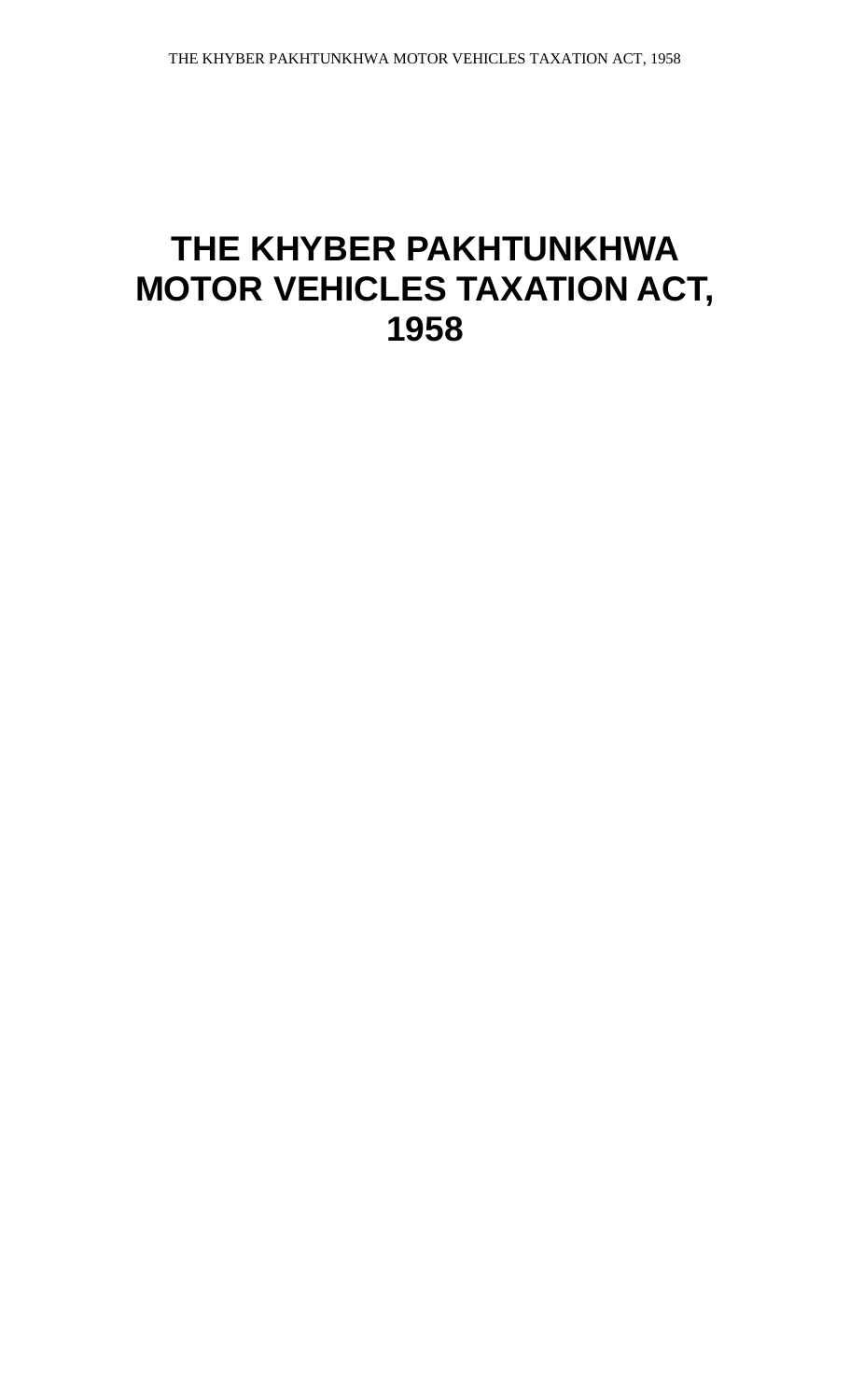#### **THE KHYBER PAKHTUNKHWA MOTOR VEHICLES TAXATION ACT (WEST PAKISTAN ACT, XXXII 1958)**

An Act consolidate the law relating to imposition of tax on motor vehicle in the Punjab

**Preamble:** WHEREAS it is expedient to consolidate the law relating to imposition of tax on motor vehicles in West Pakistan in the manner hereinafter appearing;

It is hereby enacted as follows:-

**1. Short Title, Extent and Commencement:** (1) This Act may be called Khyber Pakhtunkhwa Pakistan Motor Vehicle Taxation Act, 1958 (West Pakistan Act, XXXII 1958).

(2) It extends to the whole of the Province of the  ${}^{1}$ [Khyber Pakhtunkhwa] except the Tribal Areas.

**2. Definitions:** In this Act, unless there is anything repugnant in the subject or context.---

(a) "Government" means the Government of West Pakistan;

(b) "licensing officer" means an officer appointed by the Government to perform the duties and exercise the powers imposed or conferred upon a licensing officer under this Act;

(c) "motor vehicle" includes a vehicle carriage or other means of conveyance propelled, or which may be propelled on a road by electrical or mechanical power either entirely or partially;

(d) "prescribed" means prescribed by rules made under this Act;

(e) "tax" means the tax imposed under this Act;

(f) "token" means a ticket to be displayed on a motor vehicle as an indication that the tax leviable thereon has been dully paid or that no tax is payable;

(g) "Director" means the officer appointed by the Government as the head of the Taxation Department; and

(h) "Deputy Director" means an officer appointed by the Government as Deputy Director of the Taxation Department, and includes an officer appointed by the Government to perform the duties of Deputy Director under this Act.

**3. Imposition of Tax:** (1) A tax shall be leviable on every motor vehicle in equal installments for quarterly periods, commencing on the first day of July, the first day of October, the first day of January, and the first day of April, at the rate specified in the Schedule to this Act:

 $\overline{a}$  $1$  Subs for the word "KHYBER PAKHTUNKHWA" by Khyber Pakhtunkhwa.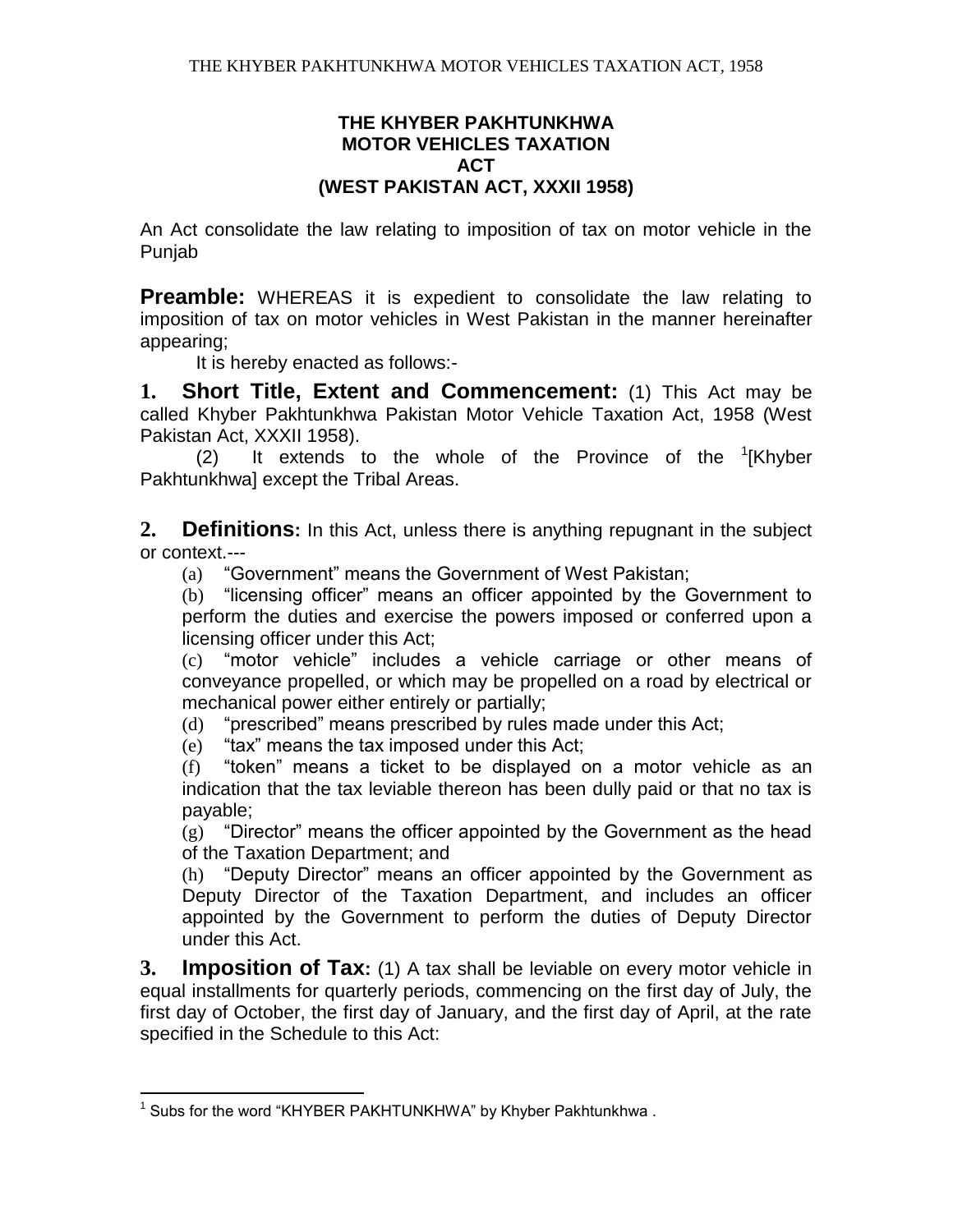<sup>1</sup>[Provided that for reasons specified therein the Government may by notification, in respect of any class of motor vehicles or motor vehicles plying in any specified area or along any specified route, prescribed a rate lower than the rate mentioned in the Schedule]

Provided further that any broken period in such quarterly periods shall, for purpose of levying the tax be considered as a full period.

(2) The tax shall be paid upon a licence to be taken out and paid for under the provisions of this Act by the person who keeps the motor vehicle for use.

(3) A rebate equal to 15 percent of the amount of annual tax for a financial year will be given if the amount of annual tax is paid in lump sum on or before the 31st day of July of the financial year.

**4. Obligation of persons keeping motor vehicles to make declaration and to pay tax:** (1) Every person who keeps a motor vehicle for use shall fill up and sign a declaration in the prescribed form stating the prescribed particulars, and shall deliver the declaration as filled up and signed by him to the licensing officer before the expiry of twenty-one days from the day of his commencing to keep the motor vehicle for use. Any such or similar declaration filled up signed and delivered under any of the enactments mentioned in sub-section (1) of Sec. 17 of this Act, shall be deemed to have been filled up signed and delivered under this section.

 $2$ [(2) The tax to which he appears by such declaration to be liable shall be paid by the person keeping the motor vehicle, if for the first quarterly period, before the 31st day of July, if for the second quarterly period, before the 31st day of October, if for the third quarterly period, before the 31st day of January and if for the fourth quarterly period, before the 30th day of April]

Provided that if such person commences to keep the motor vehicle for use after the commencement of this Act he shall pay the first instalment due before the expiration of twenty-one days from the day of his commencing to keep the motor vehicle for use.

(3) Every person who owns any motor vehicle which is let for hire, shall, for the purposes of this Act, be the person who keeps the motor vehicle for use.

### **5. Obligation to Make Additional Declaration and to Pay Further Tax**:

Whenever any person, who has delivered a declaration under the preceding section becomes liable to an additional tax by reason of his keeping a greater number of motor vehicles for use than he has stated in the declaration, or by reason of any change in the character of any motor vehicle kept by him for use, he shall fill up and sign an additional declaration specifying with reference to

 $\overline{a}$  $^1$  Ins. by W.P ord. 57 of 1959.

 $2$  Subs. by W.P ord: VI of 1961.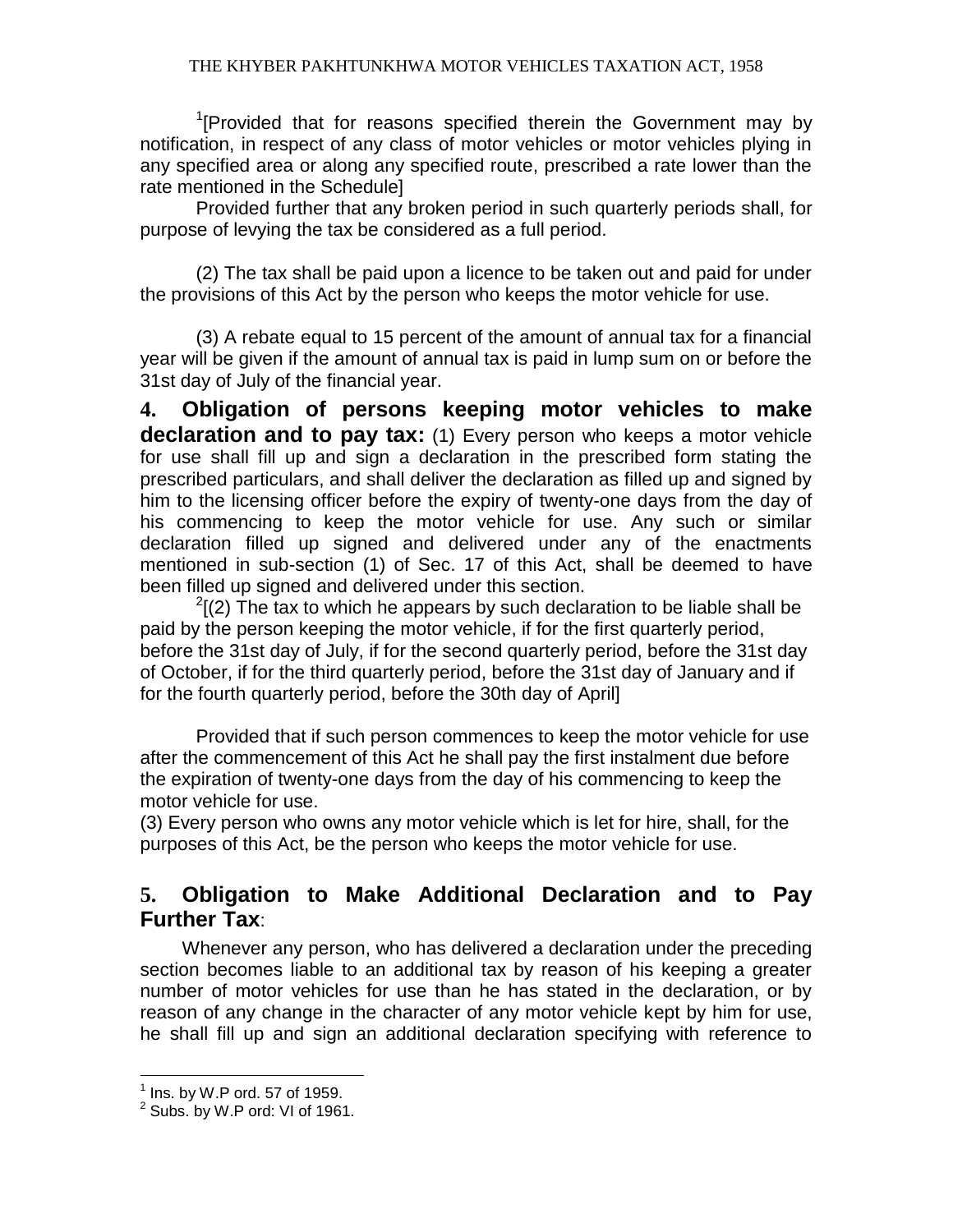such liability the particulars required by the preceding section. Such person shall deliver the additional declaration so filled up and signed and pay such additional tax by the last mentioned declaration appears to be payable by him to the licensing officer before the expiration of twenty-one days from the day of his becoming so liable as aforesaid:

Provided that when payment is made of additional tax by reason of any change in the character of any motor vehicle, an allowance shall be made for the tax already paid.

## **6. Service of Special Notice to Make Declaration and to Pay**

**Tax:** The licensing officer may direct a special notice to be served upon any person requiring such person to fill up, sign and deliver to the officer named in such notice, a form of declaration, to be left with such notice stating whether such person is or is not liable to the payment of any tax and to pay the tax to which he appears by such declaration to be liable to the person named therein before the expiration of fourteen days from the date of the service of such special notice.

**7. Grant of License:** Every licensing officer shall grant and deliver to every person who pays to him the first instalment of tax due, a licence in which shall be specified the particulars of the tax paid, with any other particulars that may be prescribed. The licence shall be dated on the day of granting the same and shall .<br>expire on the <sup>1</sup>[30th day of June], next following.

#### **8. Penalty for Omission to Comply with the Provisions of Section 4:** (1) If a person—

(a) fails to deliver a declaration in accordance with the provisions of this Act; or

(b) delivers a declaration wherein the particulars prescribed to be therein set forth are not fully and truly stated,

the licensing officer may, after making such enquiry as he deems fit and after hearing the person if the desires to be heard, impose on such person any tax or additional tax for such quarterly period or periods as the licensing officer may find that such person is liable to pay under the provisions of this Act, and may also impose a penalty which may extend to twice the amount of the tax to which he is found liable.

(2) The tax or additional tax imposed shall be payable before the expiry of fourteen days from the date of order of the licensing officer.

 $\overline{a}$ <sup>1</sup> Subs by W.P Ord. VI of 1961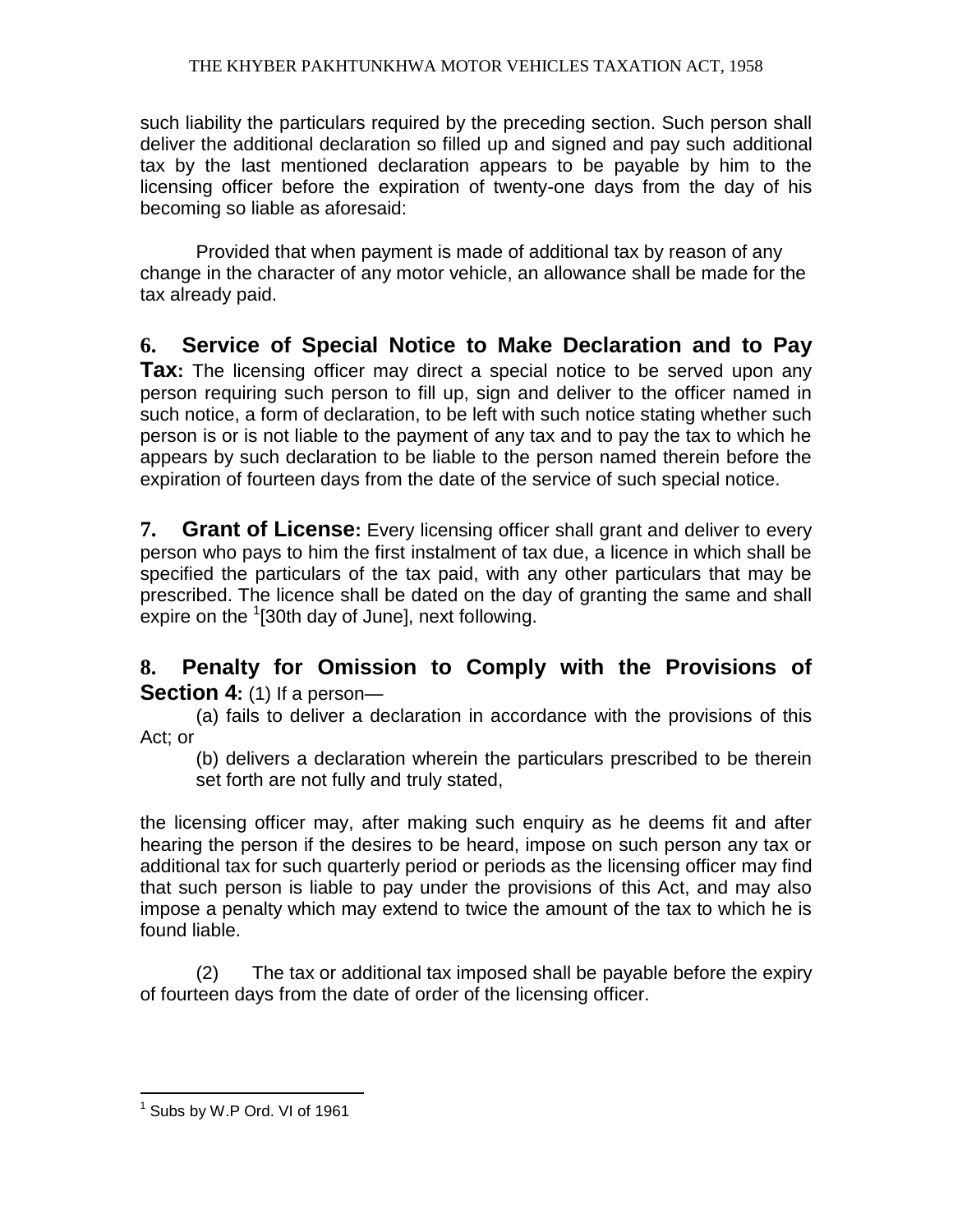#### **9. Penalty for Keeping a Motor Vehicle without a License or Failure to Pay Tax:** Whoever—

- (a) keeps a motor vehicle for use without having a proper licence; or
- (b) neglects or refuses to pay any amount of tax to which he is liable within the period fixed for such payment,

shall be liable to pay, in addition to any arrear of tax that may be due from him, a penalty which may extend to an amount <sup>1</sup> [equal to twice the amount of the tax] to which he is liable.

**10. Recovery of a Tax or Additional Tax Imposed Under Section 8 or Section 9:** Any tax or additional tax or penalty imposed under the provisions of Section 8 or Section 9 may be recovered in the manner provided in Section 11 for the recovery of an arrear of tax.

**11. Recovery of Arrear of Tax:** (1) If any tax payable under this Act is not paid within the fixed period, and the defaulter does not show cause to the satisfaction of the Deputy Director or any officer authorised by him in this behalf, for his failing to do so, such tax (including the cost of recovery thereof) may be recovered under a warrant in the prescribed form signed by the Deputy Director, or distress and sale of movable property belonging to such person. The warrant may be addressed to an officer of the Excise and Taxation Department for execution, who may obtain such assistance from other Government servants of the said Department as he may consider necessary for the execution thereof.

(2) Notwithstanding anything in sub-section (1), any tax, additional tax or penalty under this Act remaining unpaid may be recovered as arrears of land revenue.

**12. Appeals:** (1) Any person aggrieved by an order relating to the assessment, imposition or recovery of tax or penalty may, within a period of thirty days from the date of such order, appeal from such order to the Deputy Director.

(2) The Director may either of his own accord or on receiving a petition from the aggrieved party, at any time revises an appellate order passed by the Deputy Director under sub-section (1).

 (3) Subject to the order, if any, passed on revision by the Director under sub-section (2) the order of the Deputy Director passed under sub-section (1) or that of the licensing officer, if not appealed against, shall be final and shall not be called in question in any proceeding whatsoever.

 $\overline{a}$ <sup>1</sup> Subs. by West Pakistan Amendment Ordinance, XIX of 1966, S.2.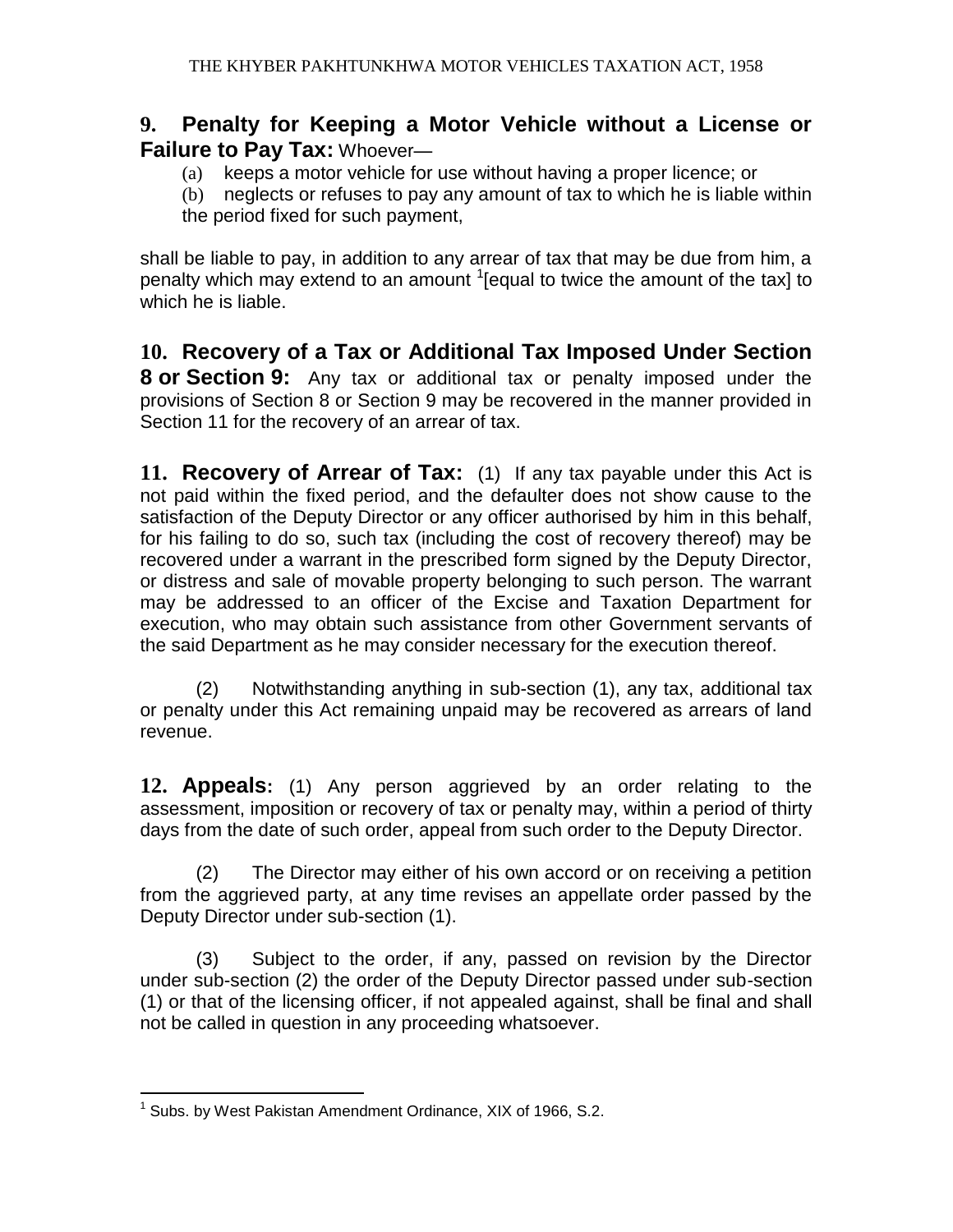**13. Exemptions and Deductions:** (1) The Government may be rule, or order exempt a person or class of persons from liability to pay the whole or part of the tax in respect of nay motor vehicle, or class of motor vehicles, and may, in like manner, exclude any motor vehicle, or class of motor vehicles, from the operation of this Act.

 (2) Whoever becomes liable to pay a quarterly installment of tax in respect of motor vehicle, but proves to the satisfaction of the licensing officer as he has paid a tax imposed by a Municipality, or Cantonment Authority, in respect of the same motor vehicle, and for the whole or part of the quarter for which the installment of tax is due, than the amount of the municipal tax paid for the said period shall be deducted from the quarterly installment of tax and the licensing officer shall make an endorsement to that effect upon the license.

**Explanation**: A tractor and a trailer used together for transporting agricultural produce of the owner shall, for the purpose of this section, be deemed to be used for the purpose of agriculture.]

**14. Bar to Jurisdiction of Civil and Criminal Courts in Matters of Taxation:** The liability of a person to pay the tax or penalty shall not be determined or questioned in any other manner or by any other authority than is provided in this Act, or in rules made thereunder, and no prosecution, suit or other proceeding shall lie against any Government officer for anything in good faith done, or intended to be done, under this Act.

**1 [14.A Delegation of Powers..** Any of the powers conferred and duties imposed upon Government by this Act may be exercised or performed, subject to such conditions as Government may specify, by a person whom Government may, be general or special order, empower in this behalf.]

**15. Power of Government to Make Rules:** (1) The government may, after previous publication, make rules for the purpose of carrying into effect the provisions of this Act.

(2) In particular and without prejudice to the generality of the foregoing power, the Government may make rules on all or any of the following matters, namely:

- (a) to prescribe the form of any declaration, licence, certificate or special notice and the particulars to be stated therein;
- (b) to prescribe the officer by whom any duties are to be performed and the area in which they shall exercise their authority;
- (c) to provide for the total or partial exemption for a limited period from liability to taxation, in respect of any motor vehicle brought

 $\overline{a}$ <sup>1</sup> S. 14-A inserted vide KHYBER PAKHTUNKHWA Amdt Ordinance VII of 1982.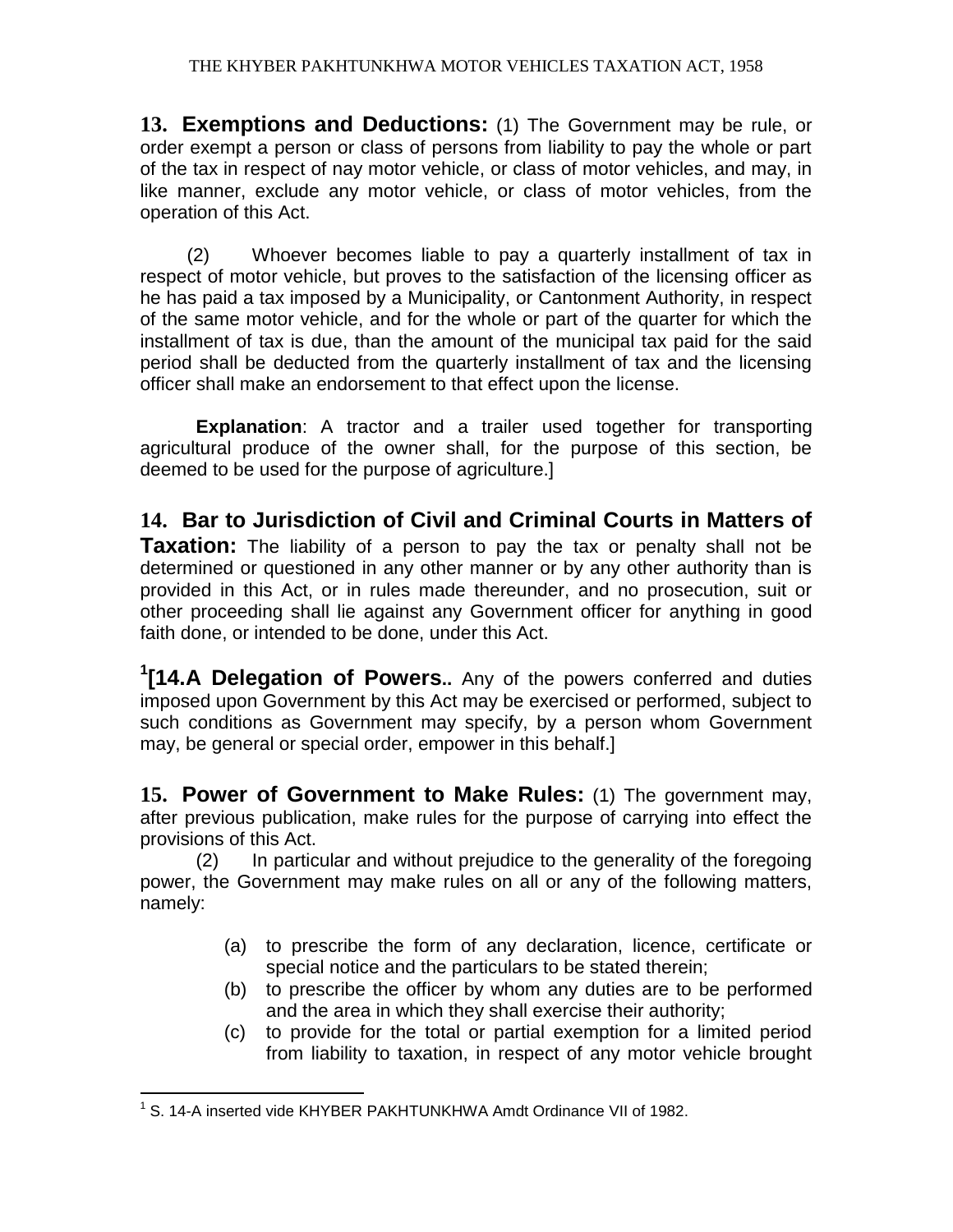into the territory to which this Act extends by persons making only a temporary stay there;

- (d) to regulate the method of assessing and receiving the tax;
- (e) to regulate the manner in which special notices may be served.
- (f) to regulate the extent to which licences may be transferred.
- (g) to regulate the manner in which exemptions or refunds may be claimed and granted;
- (h) to regulate the manner in which appeals may be instituted and heard;
- (i) to require that no motor vehicle shall be used in the Province unless a token is displayed thereon indicating that the tax has been duly paid or that the owner of the vehicle is entitled to exemption;
- (j) to prescribe the form of tokens and the manner in which they shall be displayed;
- (k) to provide for the issue of token and its duplicate; and
- (l) to prescribe the limit of density of traffic and limit of income for the purposes of sub-section (1) of section 3.

**16. Punishment:** (1) In making any rule under the preceding section the Government may direct that any person contravening the rule shall be punished with fine which may extend to twenty rupees and in the event of any subsequent conviction for the same offence, with a fine which may extend to one hundred rupees.

(2) No Court inferior to that of a Magistrate of the Second Class shall try any offence punishable under this Act.

- **17. Repeal:** (1) The following enactments are hereby repealed:
	- (a) the Punjab Motor Vehicles Taxation Act, 1924 (IV of 1924);
	- (b) the Khyber Pakhtunkhwa Motor Vehicles Taxation Act, 1936 (I of 1937);
	- (c) the Sindh Motor Vehicles Tax Act, 1939 (XV of 1939);
	- (d) the Punjab Motor Vehicle Taxation Act, 1924, (V of 1924), as applicable to the area which, before the establishment of the Province of West Pakistan, formed part of the State of Bahawalpur;
	- (e) the Sind Motor Vehicles Tax Act, 1939 (XV of 1939), as applicable to the area which, before the establishment of the Province of West Pakistan, formed part of the State of Khairpur; and
	- (f) the Sind Motor Vehicles Tax Act, 1939 (XV of 1939), as applicable to Karachi

(2) Notwithstanding the repeal of enactments mentioned in sub-section (1) (hereinafter called the said Acts)-

(a) The validity of anything done under the said Acts shall not be affected;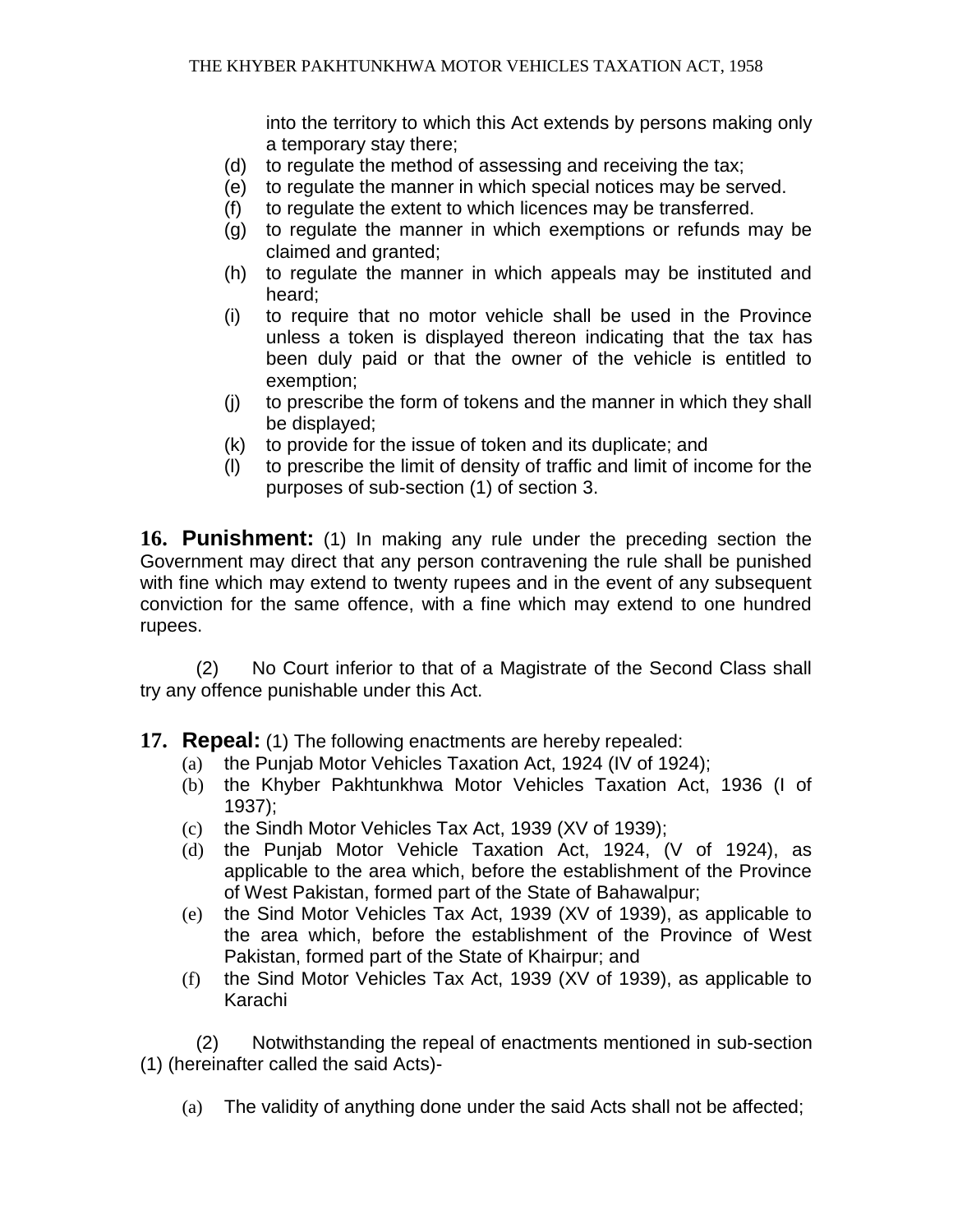- (b) all appointments made, notifications and notices issued and legal proceedings instituted under any of the said Acts shall, so far as they are not inconsistent with the provisions of this Act and the rules made thereunder, continue in force and be deemed to have been made, issued and instituted under this Act; and
- (c) any exemption from liability to taxation granted any of the said Acts shall continue in force and be deemed to have been granted under his Act.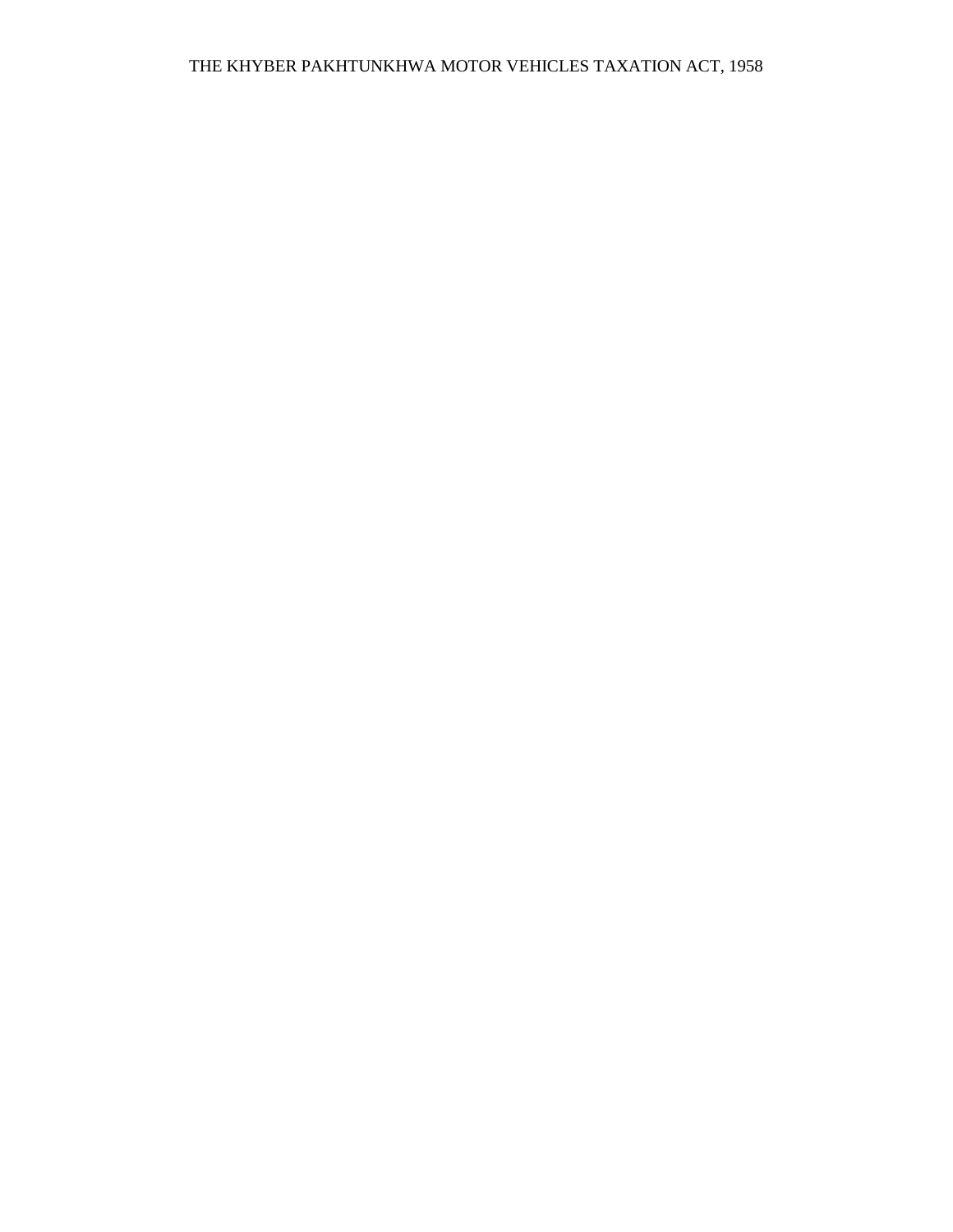#### **S.No Description of Motor Vehicles Annual rate of Tax 1 2 3** 01 | Motor cycle / Scooter | Rs. 1000 for life time. 02 | Truck/ Trailers/ Delivery Vans used for transport or haulage of goods or materials: a. Vehicles not exceeding 1250 Kg in unladen weight; Rs. 500.00 b. Vehicles with maximum laden capacity upto 2030 Kg. Rs. 800.00 c. Vehicles with maximum laden capacity exceeding 2030 Kg. but not exceeding 4060 Kg. Rs. 820.00 d. Vehicles with maximum laden capacity exceeding 4060 Kg. but not exceeding 6090 Kg. Rs. 1200.00 e. Vehicles with maximum laden capacity exceeding 6090 Kg. but not exceeding 8120 Kg. Rs. 2000.00 f. Vehicles with maximum laden capacity exceeding 8120 Kg. but not exceeding 12000 Kg. Rs. 4000.00 g. Vehicles with long trailers or other vehicles with maximum laden capacity exceeding 12000 Kg. but not exceeding 16000 Kg. Rs. 6000.00 h. Vehicles with long trailers or other vehicles with maximum laden capacity exceeding 16000 Kg. Rs. 8000.00 3 Vehicles plying for hire and ordinarily used for the transport of passengers: (a) Mechanically propelled tricycle / rickshaw with seating capacity of not more than three persons; Rs. 400.00 (b) Other vehicles with seating capacity of…..

(i) Not more than 4 persons;  $\vert$  Rs. 520.00

## **<sup>7</sup>SCHEDULE-I**

 $\overline{a}$ 

 $7$  Rates for Token Tax substituted vide Finance Ordinance 2000.